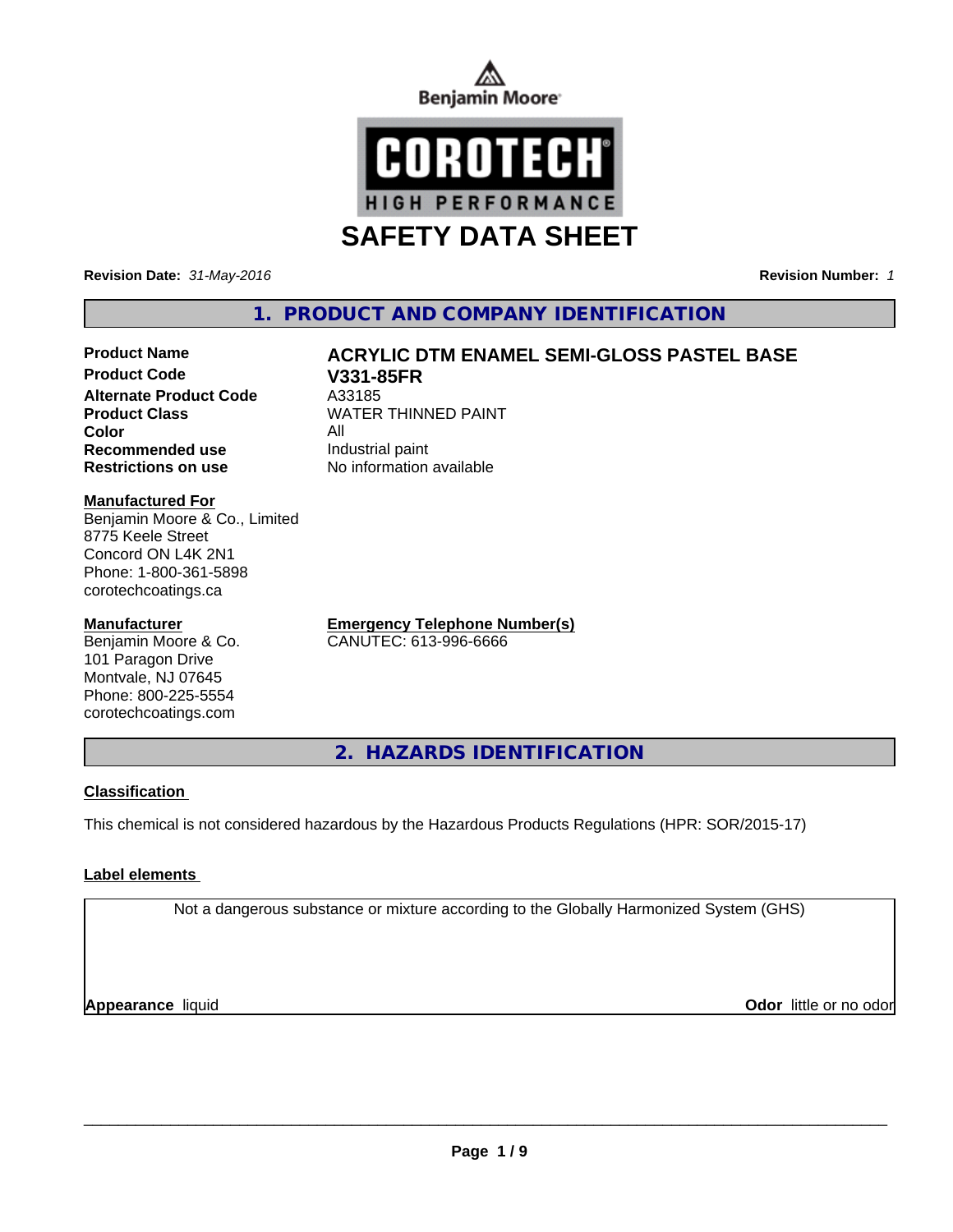#### **Other information**

No information available

# **3. COMPOSITION INFORMATION ON COMPONENTS**

| <b>Chemical Name</b>                                                         | <b>CAS-No</b> | Weight % (max) |
|------------------------------------------------------------------------------|---------------|----------------|
| Titanium dioxide                                                             | 13463-67-7    | $10 - 30%$     |
| Diethylene glycol monoethyl ether                                            | 111-90-0      | - 5%           |
| Kaolin                                                                       | 1332-58-7     | $-5%$          |
| Propanoic acid, 2-methyl-, monoester with<br>2,2,4-trimethyl-1,3-pentanediol | 25265-77-4    | 1 - 5%         |
| Ethanol, 2-(2-butoxyethoxy)-                                                 | 112-34-5      | 1 - 5%         |
| Zinc phosphate                                                               | 7779-90-0     | $0.25 - 0.5%$  |
| Zinc oxide                                                                   | 1314-13-2     | $0.1 - 0.25%$  |

|                                        | 4. FIRST AID MEASURES                                                                              |
|----------------------------------------|----------------------------------------------------------------------------------------------------|
| <b>General Advice</b>                  | No hazards which require special first aid measures.                                               |
| <b>Eye Contact</b>                     | Rinse thoroughly with plenty of water for at least 15<br>minutes and consult a physician.          |
| <b>Skin Contact</b>                    | Wash off immediately with soap and plenty of water<br>removing all contaminated clothes and shoes. |
| <b>Inhalation</b>                      | Move to fresh air. If symptoms persist, call a physician.                                          |
| Ingestion                              | Clean mouth with water and afterwards drink plenty of<br>water. Consult a physician if necessary.  |
| <b>Most Important Symptoms/Effects</b> | None known.                                                                                        |
| <b>Notes To Physician</b>              | Treat symptomatically.                                                                             |
|                                        | 5. FIRE-FIGHTING MEASURES                                                                          |
| <b>Cuitable Extinguiching Media</b>    | Leo oxtinguiching moneures that are appropriate to local                                           |

**Protective Equipment And Precautions For Firefighters**

**Sensitivity To Mechanical Impact** No

**Sensitivity To Static Discharge** No

**Flash Point Data Flash Point (°F)** Not applicable **Flash Point (°C)** Not applicable **Flash Point Method** Not applicable

**Suitable Extinguishing Media** Media Use extinguishing measures that are appropriate to local circumstances and the surrounding environment.

> As in any fire, wear self-contained breathing apparatus pressure-demand, MSHA/NIOSH (approved or equivalent) and full protective gear.

**Specific Hazards Arising From The Chemical Closed containers may rupture if exposed to fire or** extreme heat.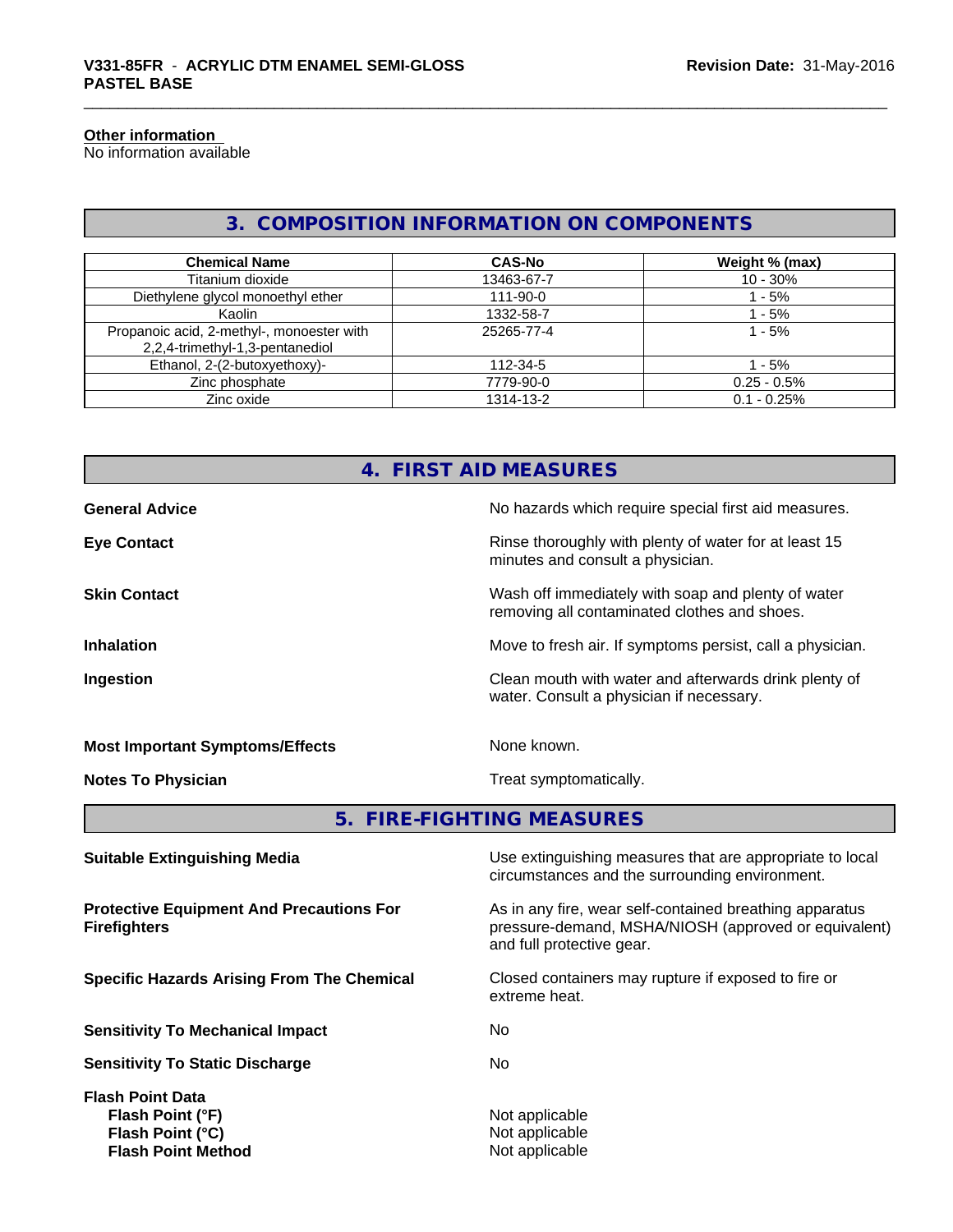#### **Flammability Limits In Air**

**Lower Explosion Limit** Not applicable **Upper Explosion Limit** Not applicable

**NFPA Health:** 1 **Flammability:** 0 **Instability:** 0 **Special:** Not Applicable

#### **NFPA Legend**

- 0 Not Hazardous
- 1 Slightly
- 2 Moderate
- 3 High
- 4 Severe

*The ratings assigned are only suggested ratings, the contractor/employer has ultimate responsibilities for NFPA ratings where this system is used.*

*Additional information regarding the NFPA rating system is available from the National Fire Protection Agency (NFPA) at www.nfpa.org.*

#### **6. ACCIDENTAL RELEASE MEASURES**

**Personal Precautions Precautions Personal Precautions Avoid contact with skin, eyes and clothing. Ensure** 

adequate ventilation.

**Other Information Department Information Department Intervent further leakage or spillage if safe to do so.** 

**Environmental Precautions** See Section 12 for additional Ecological Information.

**Methods For Clean-Up Example 20 All 20 All 20 All 20 All 20 All 20 Soak up with inert absorbent material. Sweep up and** shovel into suitable containers for disposal.

**7. HANDLING AND STORAGE**

**Handling Handling Avoid contact with skin, eyes and clothing. Avoid breathing Handling Avoid breathing Avoid breathing** vapors, spray mists or sanding dust. In case of insufficient ventilation, wear suitable respiratory equipment.

**Storage Keep container tightly closed. Keep out of the reach of Keep** container tightly closed. Keep out of the reach of children.

**Incompatible Materials** Noinformation available

**8. EXPOSURE CONTROLS / PERSONAL PROTECTION**

#### **Exposure Limits**

*No exposure limits have been established for this product.*

| <b>Chemical Name</b>         | <b>ACGIH</b>             | <b>Alberta</b>           | <b>British Columbia</b>     | <b>Ontario</b>              | Quebec                      |
|------------------------------|--------------------------|--------------------------|-----------------------------|-----------------------------|-----------------------------|
| Titanium dioxide             | 10 mg/m $3$ - TWA        | 10 mg/m $3$ - TWA        | 10 mg/m $3$ - TWA           | 10 mg/m $3$ - TWA           | 10 mg/m $3$ - TWAEV         |
|                              |                          |                          | $3 \text{ mg/m}^3$ - TWA    |                             |                             |
| Diethylene glycol monoethyl  | N/E                      | N/E                      | N/E                         | 30 ppm - TWA                | N/E                         |
| ether                        |                          |                          |                             | 165 mg/m <sup>3</sup> - TWA |                             |
| Kaolin                       | $2 \text{ mg/m}^3$ - TWA | $2 \text{ mg/m}^3$ - TWA | $2 \text{ mg/m}^3$ - TWA    | $2 \text{mq/m}^3$ - TWA     | 5 mg/m <sup>3</sup> - TWAEV |
| Ethanol, 2-(2-butoxyethoxy)- | 10 ppm - TWA             | N/E                      | N/E                         | 10 ppm - TWA                | N/E                         |
| Zinc oxide                   | $2 \text{ mg/m}^3$ - TWA | $2 \text{mq/m}^3$ - TWA  | $2 \text{ mg/m}^3$ - TWA    | $2 \text{mq/m}^3$ - TWA     | 10 mg/m $3$ - TWAEV         |
|                              | 10 $mq/m^3$ - STEL       | 10 mg/m $3 -$ STEL       | 10 mg/m <sup>3</sup> - STEL | 10 mg/m $3 -$ STEL          | $5 \text{ mg/m}^3$ - TWAEV  |
|                              |                          |                          |                             |                             | 10 $mq/m^3$ - STEV          |

**Legend**

ACGIH - American Conference of Governmental Industrial Hygienists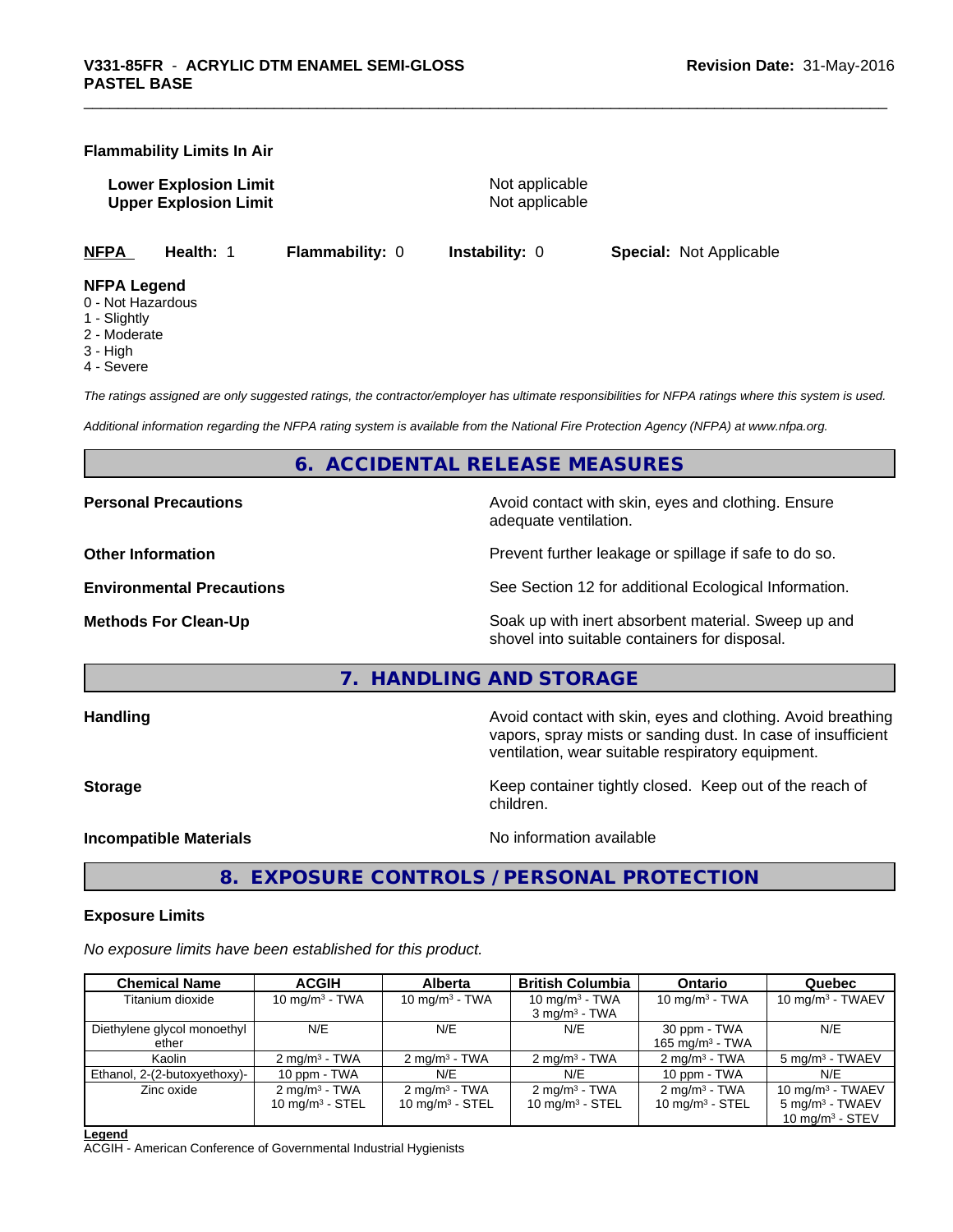Alberta - Alberta Occupational Exposure Limits British Columbia - British Columbia Occupational Exposure Limits Ontario - Ontario Occupational Exposure Limits Quebec - Quebec Occupational Exposure Limits N/E - Not established

# **Personal Protective Equipment**

**Engineering Measures Ensure** Ensure adequate ventilation, especially in confined areas.

**Eye/Face Protection Safety glasses with side-shields. Skin Protection Protection Protective gloves and impervious clothing. Respiratory Protection In case of insufficient ventilation wear suitable respiratory** equipment.

**Hygiene Measures Avoid contact with skin, eyes and clothing. Remove and Avoid contact with skin, eyes and clothing. Remove and Avoid contact with skin, eyes and clothing. Remove and** wash contaminated clothing before re-use. Wash thoroughly after handling.

# **9. PHYSICAL AND CHEMICAL PROPERTIES**

**Appearance** liquid **Odor** little or no odor **Odor Threshold** No information available **Density (Ibs/gal)** 10.2 - 10.5 **Specific Gravity** 1.22 - 1.26 **pH pH**  $\blacksquare$ **Viscosity (cps)** No information available **Solubility Note 2008 Note 2008 Note 2008 Note 2008 Note 2008 Note 2008 Note 2008 Note 2008 Note 2008 Note 2008 Note 2008 Note 2008 Note 2008 Note 2008 Note 2008 Note 2008 Note 2008 Note Water Solubility Water Solubility No information available Evaporation Rate No information available No information available Vapor Pressure** No information available in the North American Monte available in the North American available **Vapor Density No information available No information available Wt. % Solids** 50 - 60 **Vol. % Solids** 35 - 45 **Wt. % Volatiles** 40 - 50 **Vol. % Volatiles** 55 - 65 **VOC Regulatory Limit (g/L)** <250 **Boiling Point (°F)** 212 **Boiling Point (°C)** 100 **Freezing Point (°F)** 32 **Freezing Point (°C)** 0 **Flash Point (°F)** Not applicable **Flash Point (°C)** Not applicable **Flash Point Method** Not applicable **Flammability (solid, gas)** Not applicable **Upper Explosion Limit** Not applicable **Lower Explosion Limit Contract Accord Accord Accord Accord Accord Accord Accord Accord Accord Accord Accord Accord Accord Accord Accord Accord Accord Accord Accord Accord Accord Accord Accord Accord Accord Accord Accord Autoignition Temperature (°F)**<br> **Autoignition Temperature (°C)** No information available **Autoignition Temperature (°C) Decomposition Temperature (°F)** No information available **Decomposition Temperature (°C)** No information available **Partition Coefficient (n-octanol/water) No information available** 

# **10. STABILITY AND REACTIVITY**

**Reactivity** Not Applicable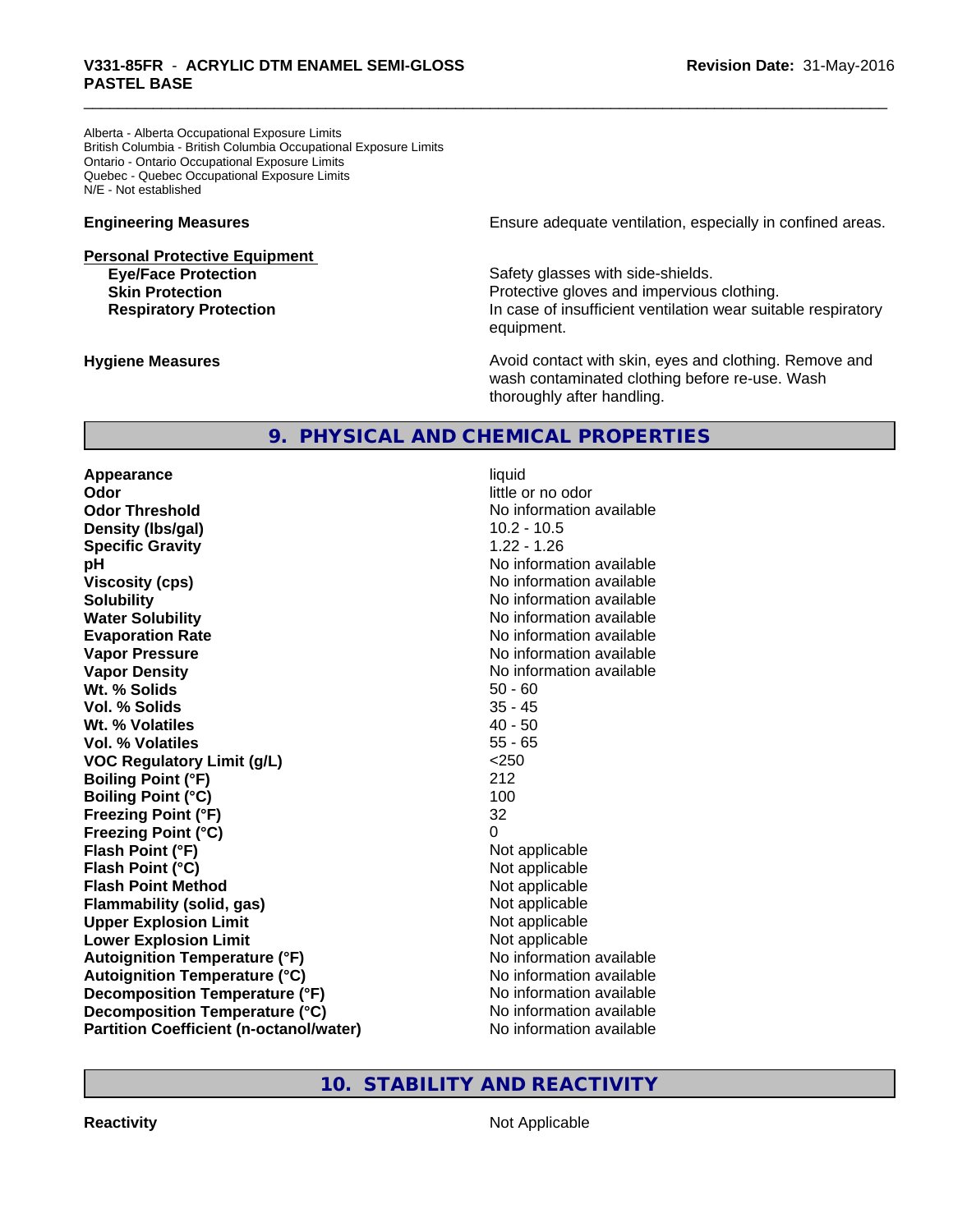| <b>Chemical Stability</b>                 | Stable under normal conditions.          |
|-------------------------------------------|------------------------------------------|
| <b>Conditions To Avoid</b>                | Prevent from freezing.                   |
| <b>Incompatible Materials</b>             | No materials to be especially mentioned. |
| <b>Hazardous Decomposition Products</b>   | None under normal use.                   |
| <b>Possibility Of Hazardous Reactions</b> | None under normal conditions of use.     |

# **11. TOXICOLOGICAL INFORMATION**

**Product Information Information on likely routes of exposure**

| <b>Principal Routes of Exposure</b>                 | Eye contact, skin contact and inhalation.                                                                       |
|-----------------------------------------------------|-----------------------------------------------------------------------------------------------------------------|
| <b>Acute Toxicity</b><br><b>Product Information</b> | No information available                                                                                        |
| Information on toxicological effects                |                                                                                                                 |
| <b>Symptoms</b>                                     | No information available                                                                                        |
|                                                     | Delayed and immediate effects as well as chronic effects from short and long-term exposure                      |
| Eye contact                                         | May cause slight irritation                                                                                     |
| <b>Skin contact</b>                                 | Substance may cause slight skin irritation. Prolonged or<br>repeated contact may dry skin and cause irritation. |
| <b>Inhalation</b>                                   | May cause irritation of respiratory tract.                                                                      |
| <b>Ingestion</b>                                    | Ingestion may cause gastrointestinal irritation, nausea,<br>vomiting and diarrhea.                              |
| Sensitization:                                      | No information available.                                                                                       |
| <b>Neurological Effects</b>                         | No information available.                                                                                       |
| <b>Mutagenic Effects</b>                            | No information available.                                                                                       |
| <b>Reproductive Effects</b>                         | No information available.                                                                                       |
| <b>Developmental Effects</b>                        | No information available.                                                                                       |
| <b>Target Organ Effects</b>                         | No information available.                                                                                       |
| <b>STOT - single exposure</b>                       | No information available.                                                                                       |
| <b>STOT - repeated exposure</b>                     | No information available.                                                                                       |
| Other adverse effects                               | No information available.                                                                                       |
| <b>Aspiration Hazard</b>                            | No information available.                                                                                       |
|                                                     |                                                                                                                 |

**Numerical measures of toxicity**

**The following values are calculated based on chapter 3.1 of the GHS document**

| ATEmix (oral)                 | 19585 mg/kg  |
|-------------------------------|--------------|
| ATEmix (dermal)               | 107750 mg/kg |
| ATEmix (inhalation-dust/mist) | 135.2 mg/L   |

#### **Component**

Titanium dioxide LD50 Oral: > 10000 mg/kg (Rat) Diethylene glycol monoethyl ether LD50 Oral: 7,500 mg/kg (Rat)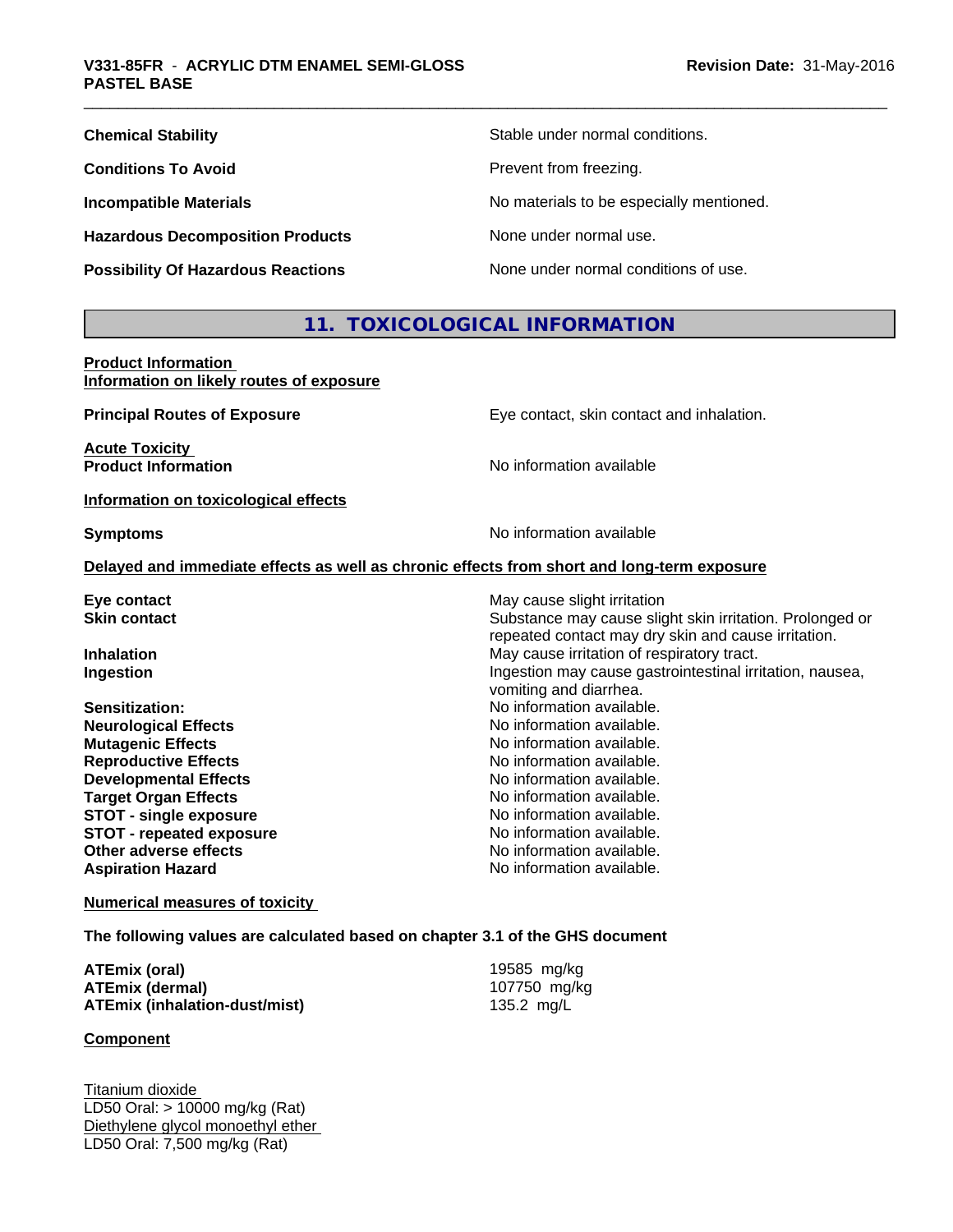LD50 Dermal: 4200 mg/kg (Rabbit) LC50 Inhalation (Vapor): > 5240 mg/m<sup>3</sup> (Rat) Kaolin LD50 Oral: > 5000 mg/kg (Rat) Ethanol, 2-(2-butoxyethoxy)- LD50 Oral: 3384 mg/kg (Rat) LD50 Dermal: 2700 mg/kg (Rabbit) Zinc oxide LD50 Oral: 5000 mg/kg (Rat) LC50 Inhalation (Dust):  $> 5700$  mg/m<sup>3</sup> (Rat, 4 hr.)

## **Chronic Toxicity**

#### **Carcinogenicity**

*The information below indicateswhether each agency has listed any ingredient as a carcinogen:.*

| <b>Chemical Name</b> | <b>IARC</b>                     | <b>NTP</b> |
|----------------------|---------------------------------|------------|
|                      | 2B<br>Possible Human Carcinogen |            |
| 'Titanium dioxide    |                                 |            |

Although IARC has classified titanium dioxide as possibly carcinogenic to humans (2B), their summary concludes: "No significant exposure to titanium dioxide is thought to occur during the use of products in which titanium dioxide is bound to other materials, such as paint."

#### **Legend**

IARC - International Agency for Research on Cancer NTP - National Toxicity Program OSHA - Occupational Safety & Health Administration

**12. ECOLOGICAL INFORMATION**

# **Ecotoxicity Effects**

The environmental impact of this product has not been fully investigated.

## **Product Information**

#### **Acute Toxicity to Fish**

No information available

#### **Acute Toxicity to Aquatic Invertebrates**

No information available

#### **Acute Toxicity to Aquatic Plants**

No information available

#### **Persistence / Degradability**

No information available.

#### **Bioaccumulation / Accumulation**

No information available.

#### **Mobility in Environmental Media**

No information available.

#### **Ozone**

No information available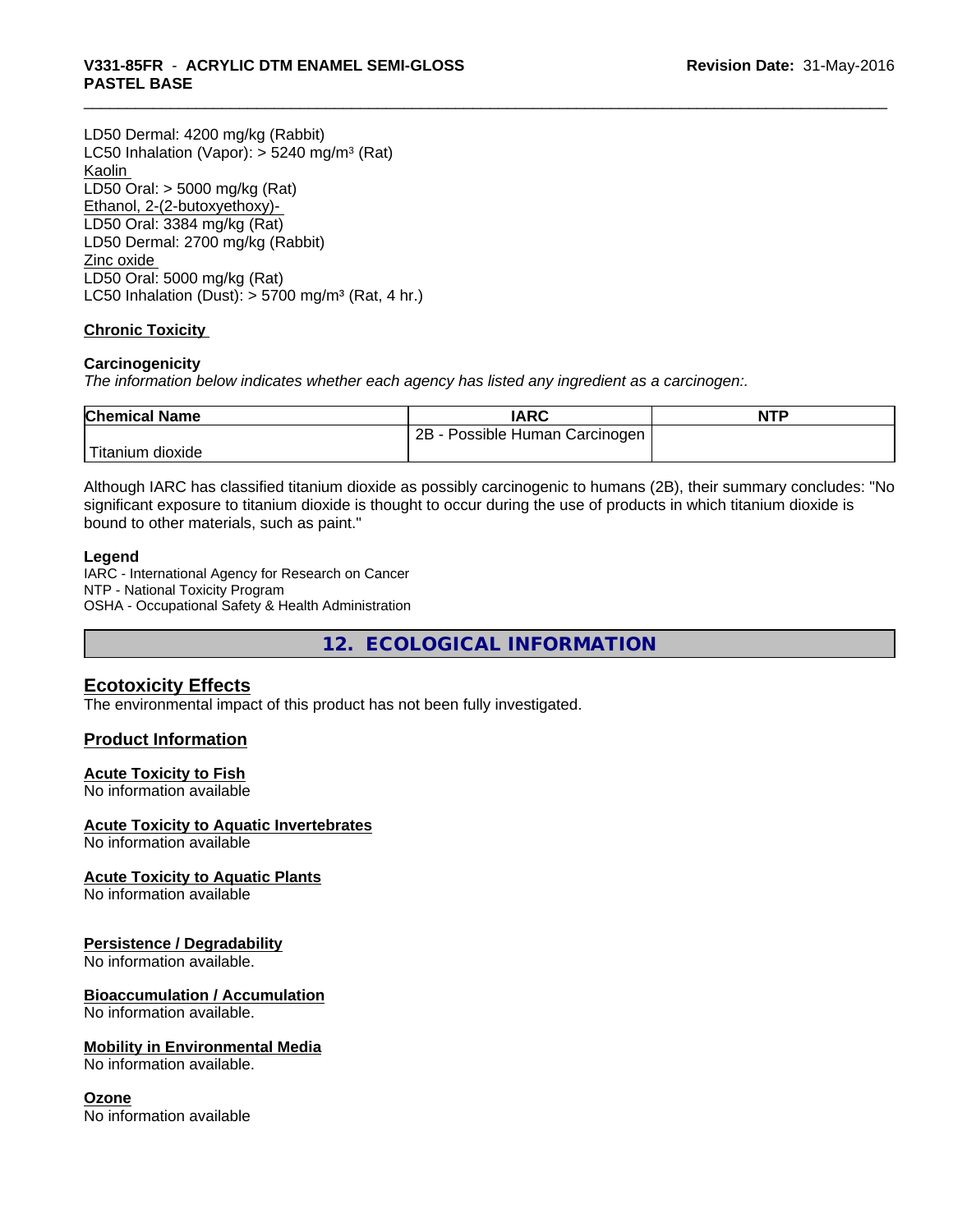#### **Component**

#### **Acute Toxicity to Fish**

Titanium dioxide  $LC50:$  > 1000 mg/L (Fathead Minnow - 96 hr.)

#### **Acute Toxicity to Aquatic Invertebrates**

Ethanol, 2-(2-butoxyethoxy)- EC50: 100 mg/L (Daphnia - 48 hr.)

#### **Acute Toxicity to Aquatic Plants**

No information available

**13. DISPOSAL CONSIDERATIONS**

**Waste Disposal Method Dispose of in accordance with federal, state, provincial,** and local regulations. Local requirements may vary, consult your sanitation department or state-designated environmental protection agency for more disposal options.

## **14. TRANSPORT INFORMATION**

**TDG** Not regulated

**ICAO / IATA** Not regulated

**IMDG / IMO** Not regulated

**15. REGULATORY INFORMATION**

# **International Inventories**

**TSCA: United States** Yes - All components are listed or exempt. **DSL: Canada** Yes - All components are listed or exempt.

#### **National Pollutant Release Inventory (NPRI)**

#### **NPRI Parts 1- 4**

This product contains the following Parts 1-4 NPRI chemicals:

| <b>Chemical Name</b>                 | <b>CAS-No</b>  | Weight % (max) | <b>NPRI Parts 1-4</b> |  |
|--------------------------------------|----------------|----------------|-----------------------|--|
| Diethylene glycol monoethyl ether    | $111 - 90 - 0$ | - 5%           | Listed                |  |
| Propanoic acid, 2-methyl-, monoester | 25265-77-4     | l - 5%         | Listed                |  |
| with 2,2,4-trimethyl-1,3-pentanediol |                |                |                       |  |
| Ethanol, 2-(2-butoxyethoxy)-         | 112-34-5       | 1 - 5%         | Listed                |  |
| Zinc phosphate                       | 7779-90-0      | $0.25 - 0.5\%$ | Listed                |  |
| Zinc oxide                           | 1314-13-2      | $0.1 - 0.25\%$ | Listed                |  |
|                                      |                |                |                       |  |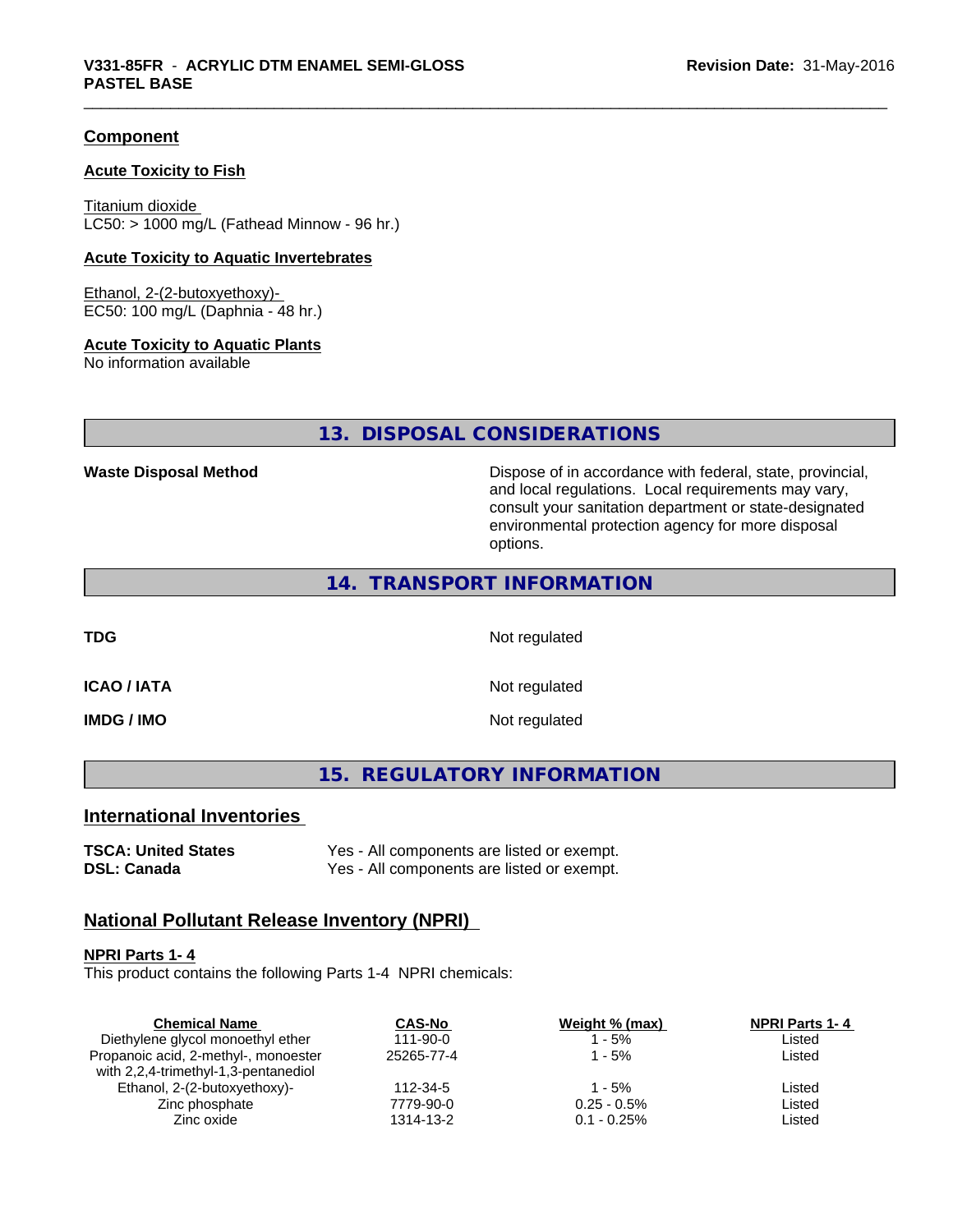#### **NPRI Part 5**

This product contains the following NPRI Part 5 Chemicals:

| <b>Chemical Name</b>         | <b>CAS-No</b> | Weight % (max) | <b>NPRI Part 5</b> |
|------------------------------|---------------|----------------|--------------------|
| Ethanol, 2-(2-butoxyethoxy)- | $12 - 34 - 5$ | 5%             | _isted             |

#### **WHMIS Regulatory Status**

This product has been classified in accordance with the hazard criteria of the Hazardous Products Regulations (HPR) and the SDS contains all the information required by the HPR.

| 16. OTHER INFORMATION                    |                                                    |                                                                            |                      |                                                                                                                                               |
|------------------------------------------|----------------------------------------------------|----------------------------------------------------------------------------|----------------------|-----------------------------------------------------------------------------------------------------------------------------------------------|
| HMIS -<br><b>HMIS Legend</b>             | Health: 1                                          | <b>Flammability: 0</b>                                                     | <b>Reactivity: 0</b> | $PPE: -$                                                                                                                                      |
| 0 - Minimal Hazard                       |                                                    |                                                                            |                      |                                                                                                                                               |
| 1 - Slight Hazard<br>2 - Moderate Hazard |                                                    |                                                                            |                      |                                                                                                                                               |
| 3 - Serious Hazard                       |                                                    |                                                                            |                      |                                                                                                                                               |
| 4 - Severe Hazard<br>* - Chronic Hazard  |                                                    |                                                                            |                      |                                                                                                                                               |
|                                          | present under the actual normal conditions of use. | X - Consult your supervisor or S.O.P. for "Special" handling instructions. |                      | Note: The PPE rating has intentionally been left blank. Choose appropriate PPE that will protect employees from the hazards the material will |
|                                          |                                                    |                                                                            |                      | Arritra IBBIA artero da bordo e Adolfrecedo alto Arrangerita alta alternato del control de carrerato del Termino de                           |

*Caution: HMISÒ ratings are based on a 0-4 rating scale, with 0 representing minimal hazards or risks, and 4 representing significant hazards or risks. Although HMISÒ ratings are not required on MSDSs under 29 CFR 1910.1200, the preparer, has chosen to provide them. HMISÒ ratings are to be used only in conjunction with a fully implemented HMISÒ program by workers who have received appropriate HMISÒ training. HMISÒ is a registered trade and service mark of the NPCA. HMISÒ materials may be purchased exclusively from J. J. Keller (800) 327-6868.*

**WARNING!** If you scrape, sand, or remove old paint, you may release lead dust. LEAD IS TOXIC. EXPOSURE TO LEAD DUST CAN CAUSE SERIOUS ILLNESS, SUCH AS BRAIN DAMAGE, ESPECIALLY IN CHILDREN. PREGNANT WOMEN SHOULD ALSO AVOID EXPOSURE. Wear a NIOSH approved respirator to control lead exposure. Clean up carefully with a HEPA vacuum and a wet mop. Before you start, find out how to protect yourself and your family by logging onto Health Canada @

http://www.hc-sc.gc.ca/ewh-semt/contaminants/lead-plomb/asked\_questions-questions\_posees-eng.php.

| <b>Prepared By</b>                                  | <b>Product Stewardship Department</b><br>Benjamin Moore & Co.<br>101 Paragon Drive<br>Montvale, NJ 07645<br>855-724-6802 |  |
|-----------------------------------------------------|--------------------------------------------------------------------------------------------------------------------------|--|
| <b>Revision Date:</b><br><b>Reason For Revision</b> | 31-May-2016<br>Not available                                                                                             |  |

#### **Disclaimer**

The information contained herein is presented in good faith and believed to be accurate as of the effective date shown above. This information is furnished without warranty of any kind. Employers should use this information only as a **supplement to other information gathered by them and must make independent determination of suitability and** completeness of information from all sources to assure proper use of these materials and the safety and health of employees. Any use of this data and information must be determined by the user to be in accordance with applicable **federal, provincial, and local laws and regulations.**